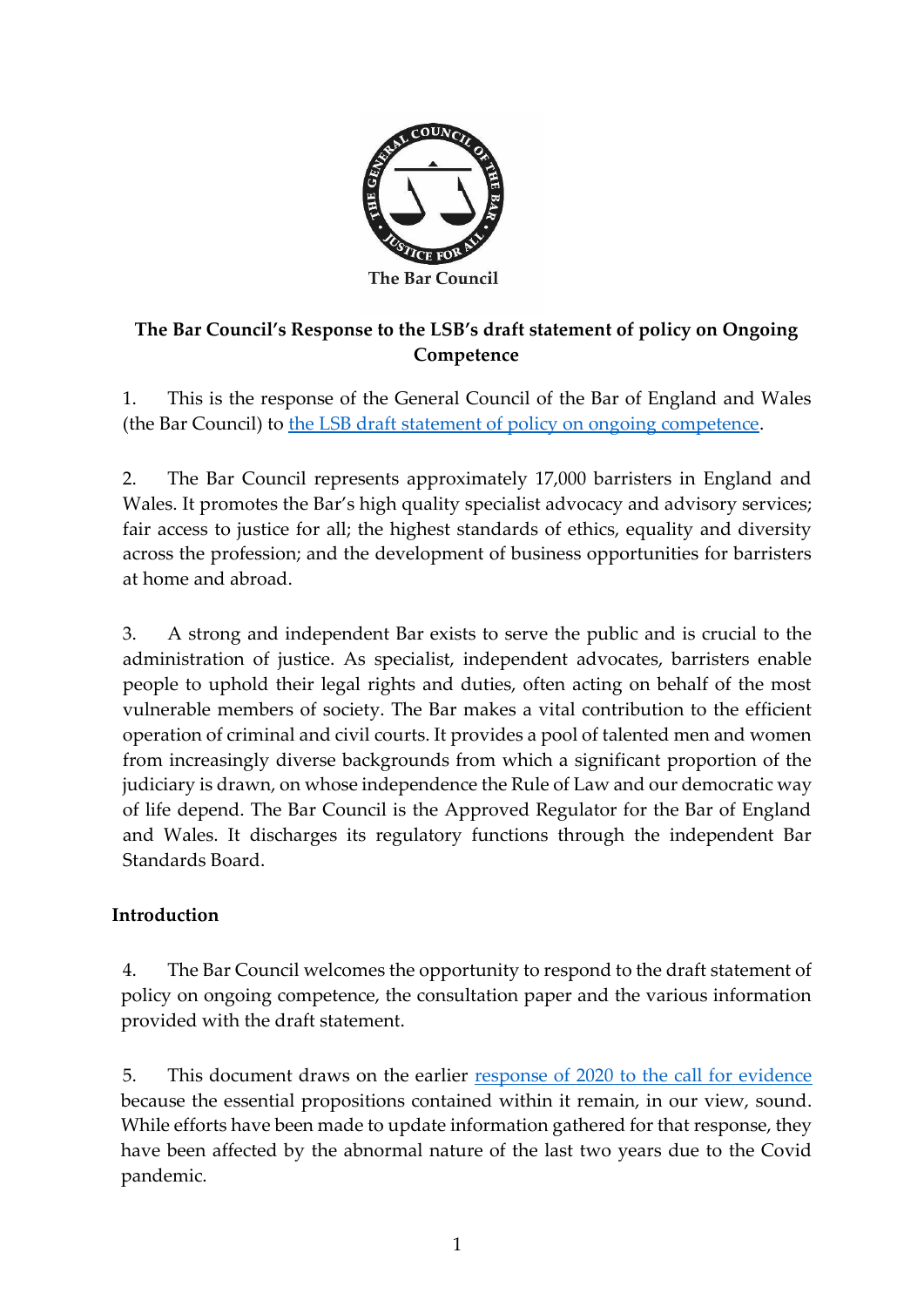6. The Bar Council represents approximately 17,000 barristers in England and Wales. It promotes the Bar's high-quality specialist advocacy and advisoryservices; fair access to justice for all; the highest standards of ethics, equality and diversity across the profession; and the development of business opportunities for barristers at home and abroad.

7. The Bar Council is the Approved Regulator for the Bar of England and Wales. It discharges its regulatory functions through the independent Bar Standards Board (BSB).

8. The Bar Council, and in particular the Education and Training Committee, has worked very hard for many years to ensure high quality training and maintenance of standards at the Bar.

9. It is *because* the Bar Council and this committee has been intimately concerned with the maintenance of standards at the Bar (which we recognise as being of the central importance) that we are concerned at the LSB draft statement.

10. We are deeply concerned that the LSB proposals are (a) based on fundamentally wrong assumptions, (b) are in danger of leading to counterproductive measures being put in place that are costly, unnecessarily time consuming, and which will not further quality assurance of work at the Bar.

11. There has been a huge amount of thought given to assuring the quality of barristers' work, and a carefully calibrated system established for ensuring it.

12. We feel that the LSB's paper is based on the internally inconsistent, propositions that (a) there is not significant or widespread evidence of a lack of maintenance of competence but (b) there is no evidence of competence being maintained. The paucity of evidence of a problem maintaining competence at the Bar is itself clear evidence of standards being maintained.

13. As the evidence from multiple sources, set out in our response to the call for evidence on ongoing competence demonstrates, the Bar has a highly effective system of training and maintaining competence that is well suited both to the need to maintain competence, as well as to resources and structure of the Bar. The multiple avenues by which significant problems with ongoing competence could be demonstrated are not producing evidence of such problems.

14. Where regulatory measures are imposed which are, in reality, unnecessary, they carry unnecessary cost and burdens on both the regulator and the regulated,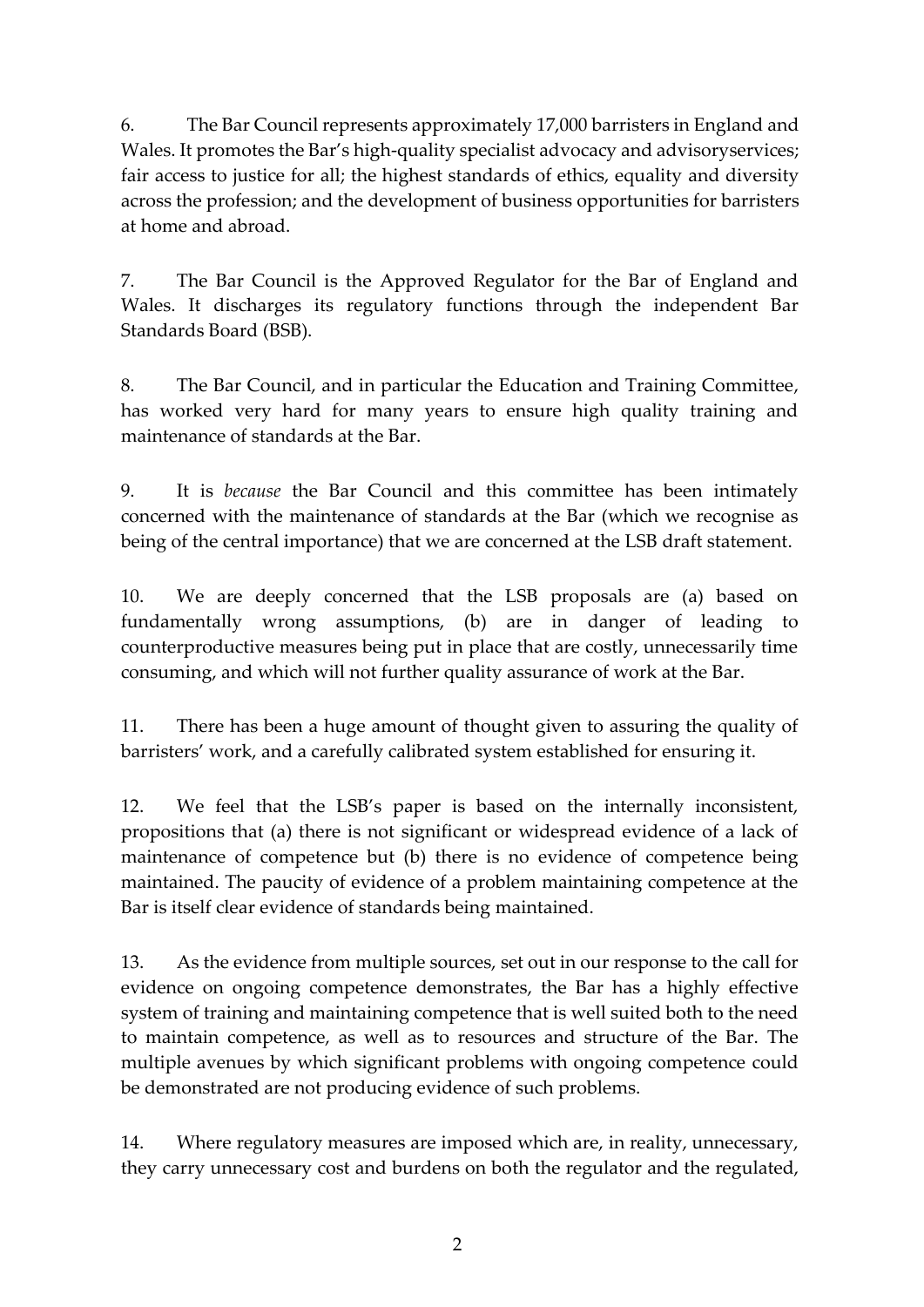the time and resources of both of which are already pressed and should be diverted only where there is a demonstrable need. It is the view of the Bar Council that such a need is neither evident nor demonstrated with regard to ongoing competence measures for the Bar.

15. As outlined in our response to the call for evidence in 2020, "We agree with the LSB that if and insofar as there was good evidence of a problem in terms of maintaining competence it would be appropriate to consider whether the right solution is some form of regulatory intervention. Regulatory action should be taken, but should only be taken, if (inter alia) it is proportionate and targeted only at cases in which action is needed."<sup>1</sup>

16. The Bar Council is doubtful of the need for a legal-sector-wide policy statement of this nature and at this time. Ongoing competence has been the focus of considerable work by the Bar Council and BSB and, by reference to the LSB's own commissioned research by Hook Tangaza, the English and Welsh Bar operate many areas of best international practice in relation to ongoing competence. The draft statement accepts that there is no evidence of a problem of a lack of, or decline in, competence in the legal services sector. The focus instead is on the absence of evidence of assurance of competence.

17. We disagree with the proposition that, where there is no good evidence of a problem of maintaining competence, that new structures should be put in place which will by their nature be invasive and expensive to assess continuing competence.

18. The Draft Statement of Policy rightly points out (para 16) that regulation by individual regulators should involve "evidence-based" decisions. That is no less true of the LSB's own regulation. It too should be evidence-based. The LSB has, under section 3(3) of the Legal Services Act 2007 a statutory obligation to "have regard to … the principles under which regulatory activities should be … proportionate, consistent and targeted only at cases in which action is needed".

19. That is an important starting point. In assessing the proportionality of any regulatory intervention, the LSB (and individual regulators) must consider the benefits and the costs of regulation. Some of the measures proposed by the Draft Policy are likely to be intrusive and expensive. If existing regulatory practice already secures the vast majority of barristers meet high standards of competence, then the additional benefit of such measures is likely to be small. Those additional benefits may well be out of proportion to the costs, which will fall on the very many

<sup>&</sup>lt;sup>1</sup> [The Bar Council's Response to the LSB's Call for evidence on Ongoing Competence](https://www.barcouncil.org.uk/uploads/assets/cc4d10c9-34d4-4970-886780b85d900364/LSB-Ongoing-Competence-consultation-response.pdf) (June 2020)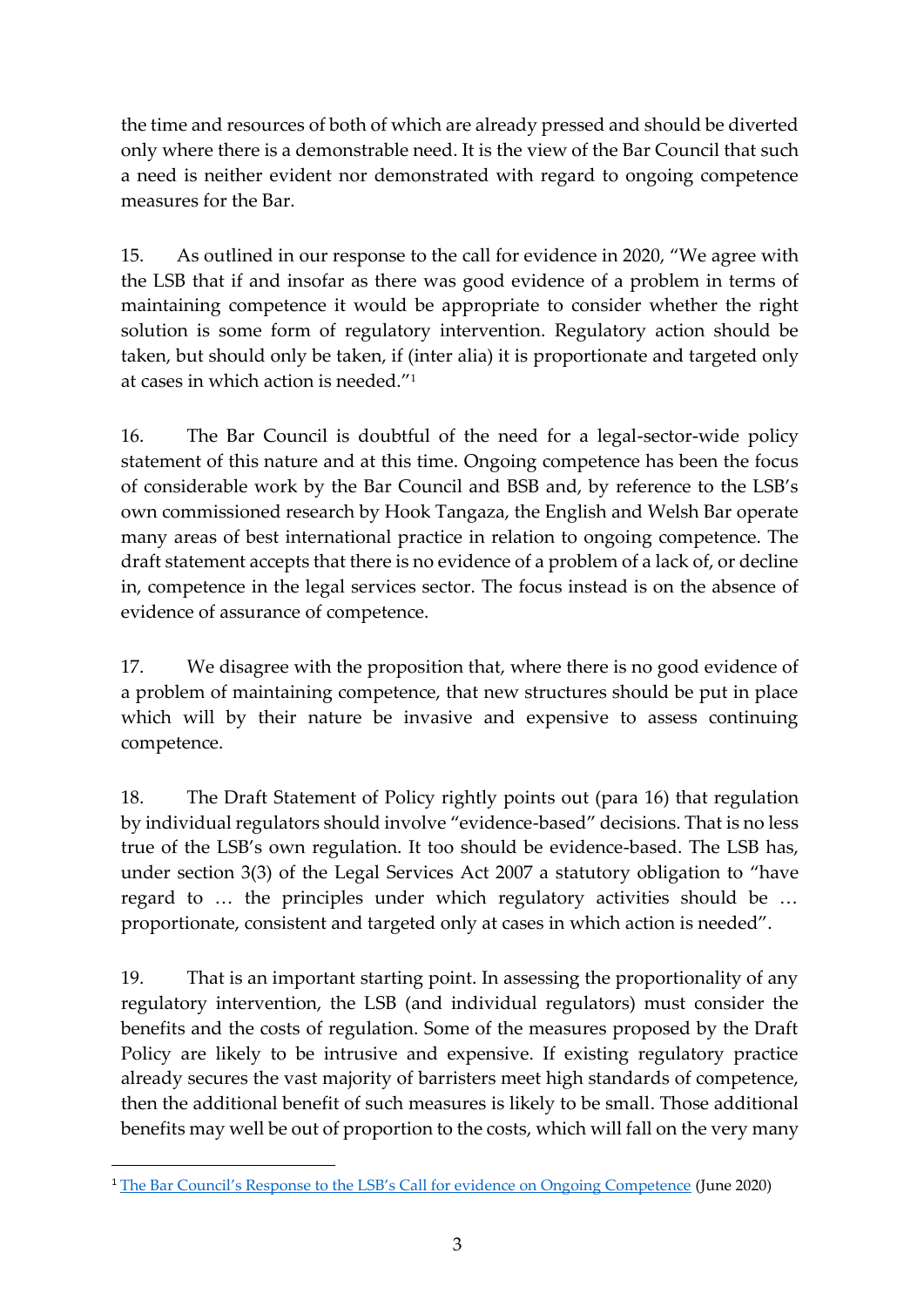competent and the very few incompetent alike. Nor can regulators sensibly begin to consider what types of checks or verification will be productive unless they understand where the greatest areas of risk are in practice.

20. The draft statement places high weight on the evidence of consumers about their expectations. Consumer expectations can be important data points. But in this particular case they are they are relatively uninformative. One of the challenges of assessing competence (and one of the reasons why it should demand regulatory attention) is that consumers are not always well-placed to assess it, at least in all its dimensions. Many are able to assess some important aspects of competence (for instance how well the lawyer communicated with them, whether work was carried out quickly and efficiently, whether they understood the process). But consumers and users of legal services—especially some of the vulnerable people about whom the LSB is rightly concerned—can rarely assess the technical quality of the legal services they received, such as whether advice was right or wrong, or submissions or cross-examination competently or incompetently conducted. It is not clear, either, that consumer assumptions about what legal competence looks like are always accurate (for instance, consumers may assume that lawyers "know the law", whereas in many areas the ability to "find the law" is just as important). Such misconceptions are readily understandable; but they are misconceptions, nonetheless.

21. The LSB's research did not, anyway, produce reliable quantitative or qualitative data bearing on consumer's experience of lawyers' competence. It sought instead to ask different questions, mostly about what sorts of **regulation** consumers expect and prefer. Research about "how consumers think regulation should look" is not a substitute for a fully informed and evidence-based assessment by the LSB (and then by individual regulators) about what regulation is needed. "Protecting and promoting the interests of consumers" is one of eight regulatory objectives that the LSB must pursue. And the "**interests** of consumers" are not the same thing as their views about how lawyers should be regulated.

22. This focus has in some places led the Consultation Paper to make statements of questionable validity. For instance, in discussing the costs and benefits of regulation, para 112 says that in the "public panel research, consumers indicated a willingness to pay more if they had greater confidence in the competence of authorised persons". That may be true of sophisticated consumers who are paying themselves and can afford to pay more for legal services. But the evidence does not suggest that there is any competence issue in those areas, where effective competition already encourages high standards. The areas identified as potentially problematic (criminal advocacy, youth justice, asylum and immigration) are largely areas in which consumers cannot decide what to pay, and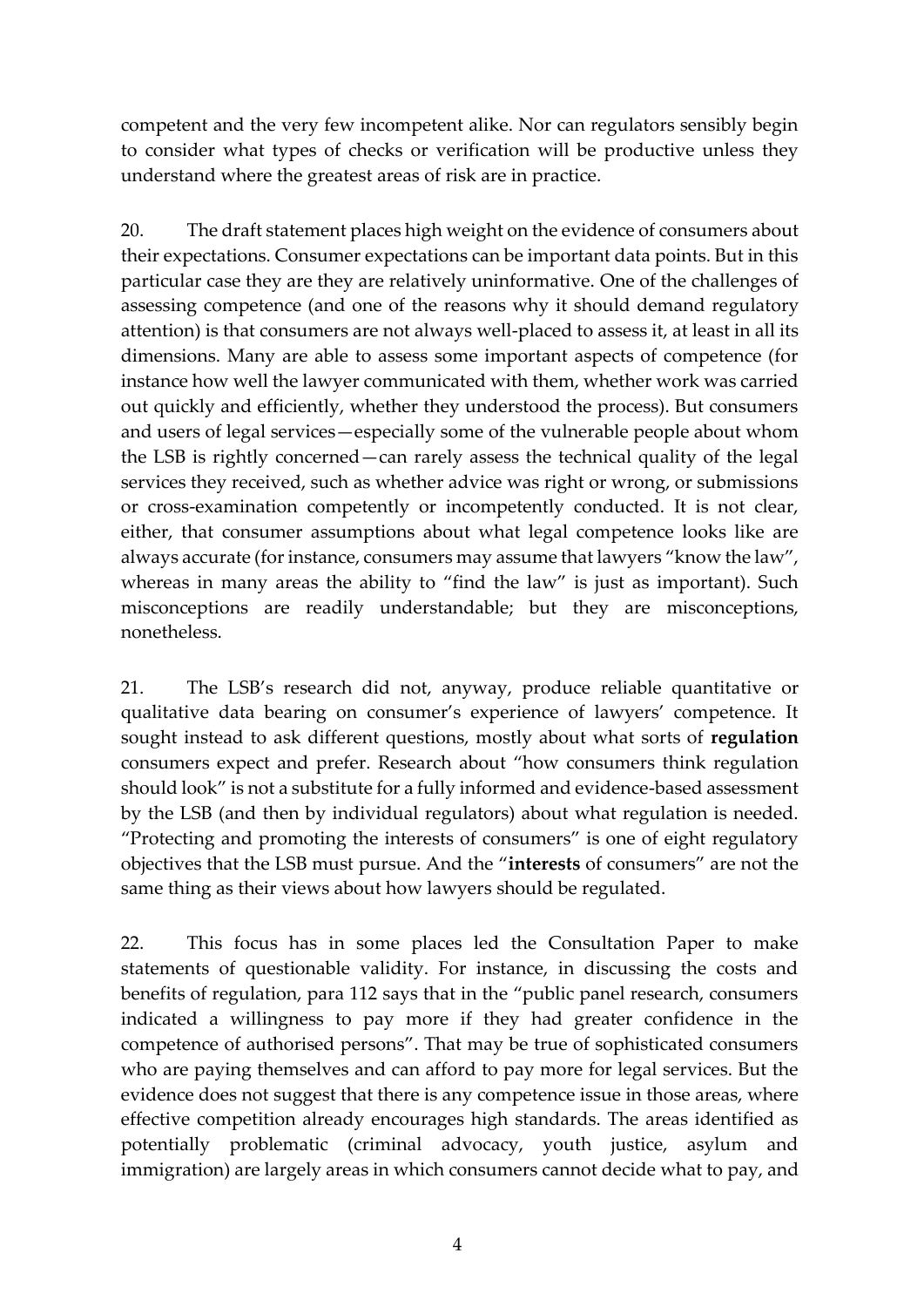where market forces have largely been displaced by a monopolistic state purchaser. When the current issues concerning levels of remuneration for legally aided or other state-funded work are considered, we would suggest that it is plain that in reality the costs of any such further regulation would be borne entirely by the individual barristers undertaking such work.

23. There are also limitations in considering the experience of those in other regulated professions. No-one would quarrel with the idea that one profession may learn from the experiences of another. But it is naïve to assume that one can simply read across, and transplant something that works in one situation into another. For example:

23.1. Medical professionals operate within a well-established framework which institutionalises training in sub-specialities, which the legal profession does not have; they also usually operate as employees in a team environment which has been developed to reflect those specialisms. The Medical profession has (as a reflection of the risk to health arising from its work) a huge amount of centrally state funded resources dedicated and available to the monitoring of competence established as where, on evidence, a need for the same has been established. Neither those resources, nor that proven need exist in relation to the Bar.

23.2. Aircraft crew perform a robustly specifiable set of tasks where success and failure are clearly defined, where routine procedures can often be clearly defined, and which is capable of being simulated.

23.3. Neither of those professions involve appearing in public in front of superiors, opponents and lay and professional clients.

24. Differences of these sorts do not make comparisons pointless; but comparison must always take account of the difference in detail between professions.

25. We also have concerns about the robustness of the evidence available from a comparative review of regulation in other jurisdictions. That evidence seems to be particularly thin when it comes to questions of assessment and re-accreditation. We do not feel that a system set up by a Faculty of Advocates that numbers less than 450 can be said to be one that could be readily adopted or practically employed by a profession of 17,000.

26. Finally, the Consultation Paper does not discuss or refer to any evidence on the availability and effectiveness of training. That is an important gap, and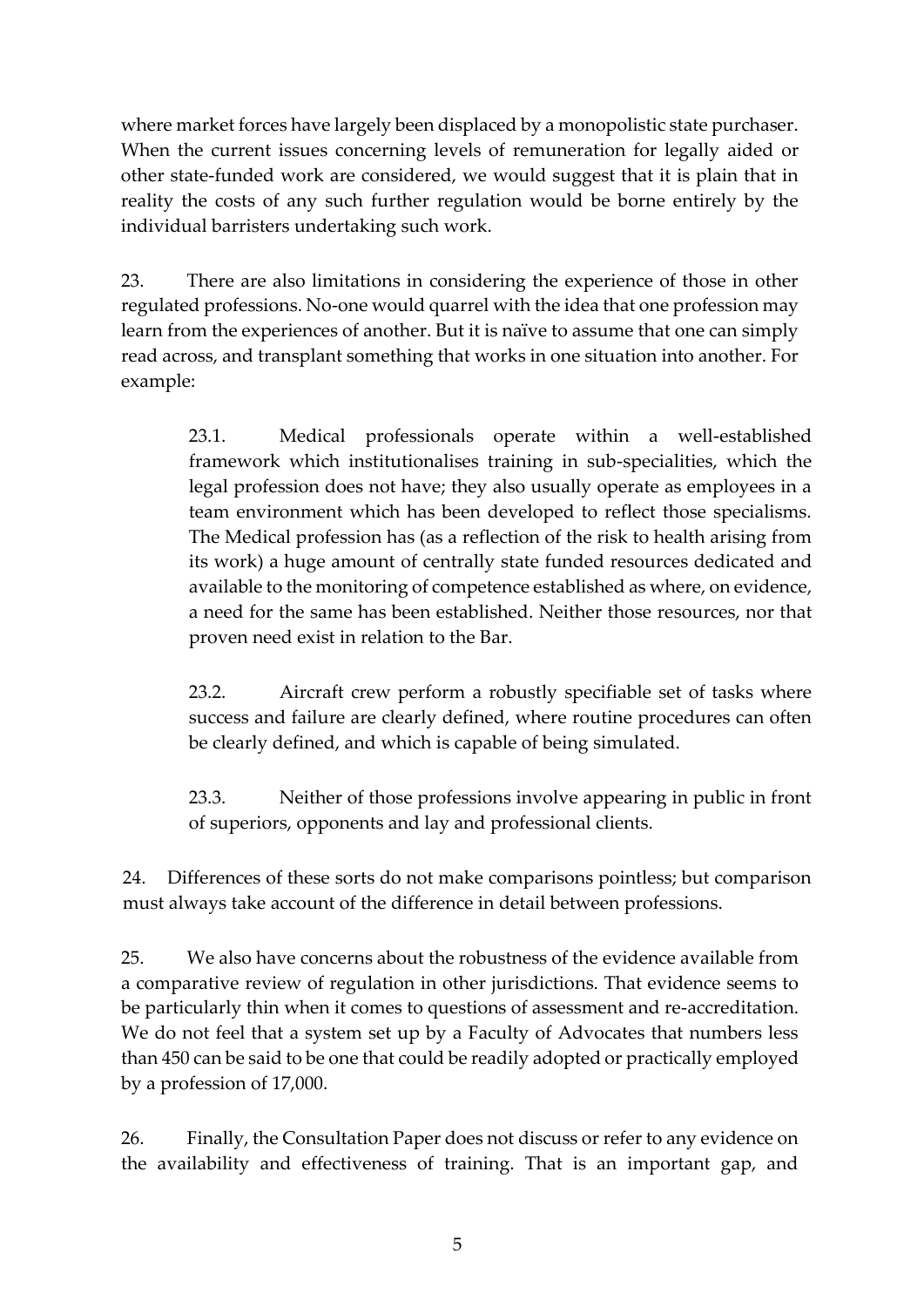particularly important when it comes to implementation.

27. The overall position is that, despite the efforts that have been made to supplement it, the evidence-base remains weak.

28. The weakness of the evidence does not mean that it would be wrong for the LSB to adopt a policy, particularly one which aims to strengthen the evidence base. But it is critically important when it comes to the form the Draft Policy Statement takes. Paragraphs 17, 20, 26, 29, and 34 of the Draft Policy Statement impose a burden on individual regulators to show why particular regulatory activities including competence assessment as reaccreditation are **not** appropriate, if they have not been adopted. That, in effect, shifts the burden from one of showing why, given the evidence, particular regulatory action is proportionate and necessary, and turns each of the measures identified into something that is assumed to be necessary and proportionate unless the contrary can be demonstrated. That is an unacceptable burden to impose upon regulators unless there is solid evidence that in general each of those measures is "targeted only at cases where action is needed". It does not appear to the Bar Council that the Consultation Paper has followed this principle.

29. In contrast, we believe that there is evidence that demonstrates there is general confidence in the Bar and objective evidence which shows the quality of service provided by the Bar remains high.

30. As part of the response to the LSB's call for evidence, the Bar Council gathered and considered extensive evidence. We summarise here the evidence we considered and the conclusions which we believe to be justified based on that evidence. <sup>2</sup>

30.1. There is good, objective evidence to suggest that standards at the Bar are generally high, including evidence from the Bar Mutual Indemnity Fund (**BMIF**).

30.2. There is no good, objective evidence of widespread lay client dissatisfaction with, or distrust of, barristers. As the Bar Council understands it:

(i) The LSB has been informed of some concerns about performance in certain specific areas: criminal advocacy (where COIC's own

<sup>&</sup>lt;sup>2</sup> [The Bar Council's Response to the LSB's Call for evidence on Ongoing Competence](https://www.barcouncil.org.uk/uploads/assets/cc4d10c9-34d4-4970-886780b85d900364/LSB-Ongoing-Competence-consultation-response.pdf) (June 2020)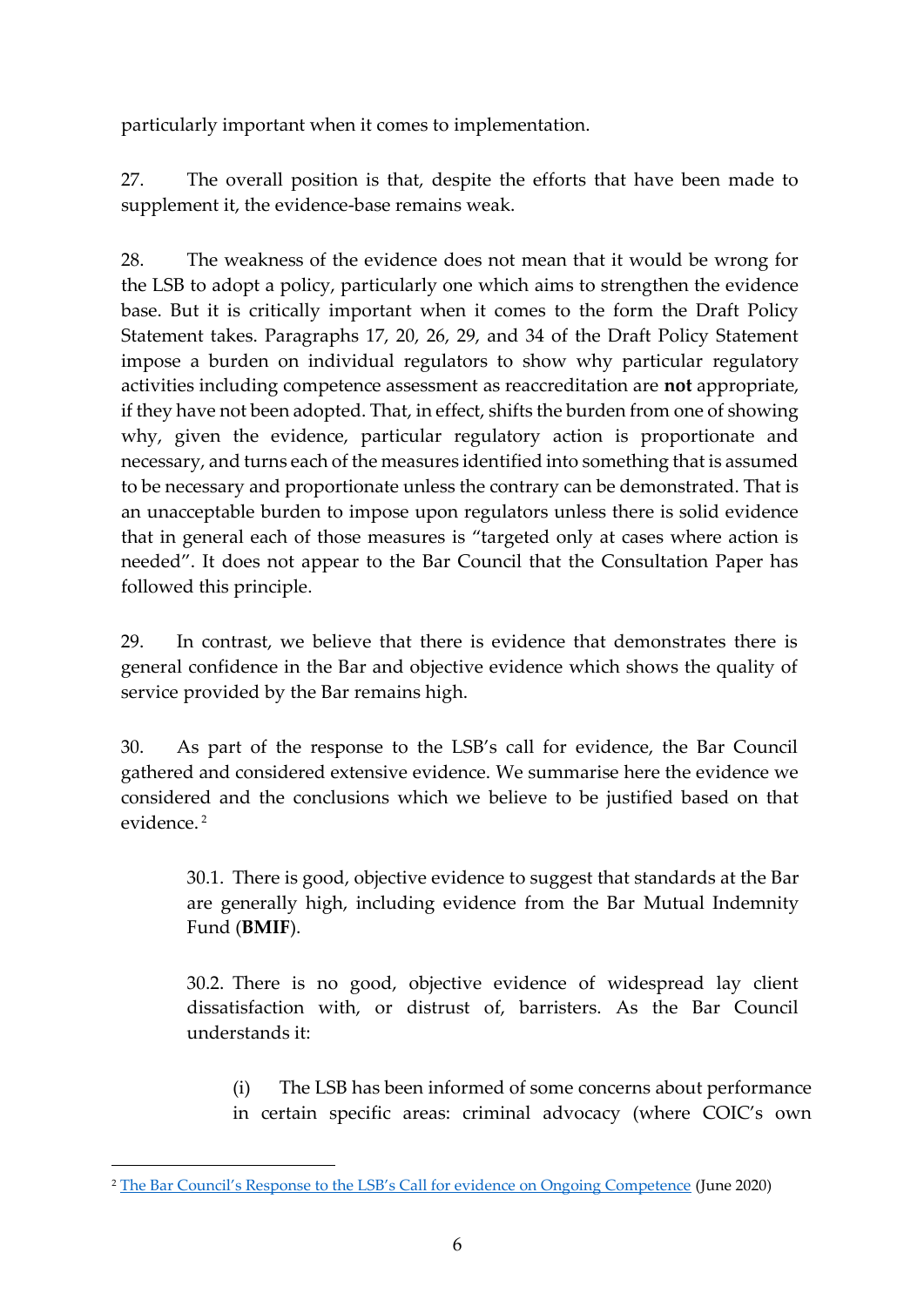response to the LSB's call for evidence identified some material), youth justice, immigration and asylum, conveyancing, and personal injury.

(ii) The LSB appears not to have carried out any in-depth research of its own about those areas and has not carried out any research to identify the root causes of those competence concerns. That is important. The Consultation Paper takes it for granted that perceptions of (sometimes) poor performance in those areas points to a lack of knowledge or skill on the part of practitioners, of the sort that could be addressed by training and assessment.

(iii) That is almost certainly a simplistic assessment. Effective performance is rarely a matter simply of individual competence, but includes factors such as working environment, workload, experience, the skill of others who contribute to the overall task, and so forth. Air safety, for example, depends not just on the skill of individual pilots, but on the supportive skills of many other people (maintenance, air traffic control), the design and safety of the planes they fly, the sufficiency of the procedures they are expected to follow, and rules about how long they can fly for. To proceed from observations of some poor performance, even if they are valid, to an assumption that the competence of individual practitioners is the reason for the problems risks making poor regulatory decisions. There needs to be root cause analysis.

30.3. In any event, outside those specific areas, the Consultation Paper does not refer to evidence that competence is a widespread problem. Although it is right to point out that regulators do not systematically collect data about competence, there are many routes by which poor competence will be identified, including appeals, complaints to regulators or ombudsmen, and feedback from people such as judges who see lawyers' activities on a day-to-day basis. The data from those sources supports the view that lawyers generally provide a highly competent standard of service. It does not provide evidence that the existing approach to regulation by individual regulators is not achieving competence.

30.4. Evidence from the Circuits and from the Specialist Bar Associations (SBAs) demonstrates that there are many opportunities available (in addition to those available through the Inns) for professional development.

30.5. The Criminal, and now also Family, Bar's vulnerable witness training programme shows that the Bar can and does react to potential problems in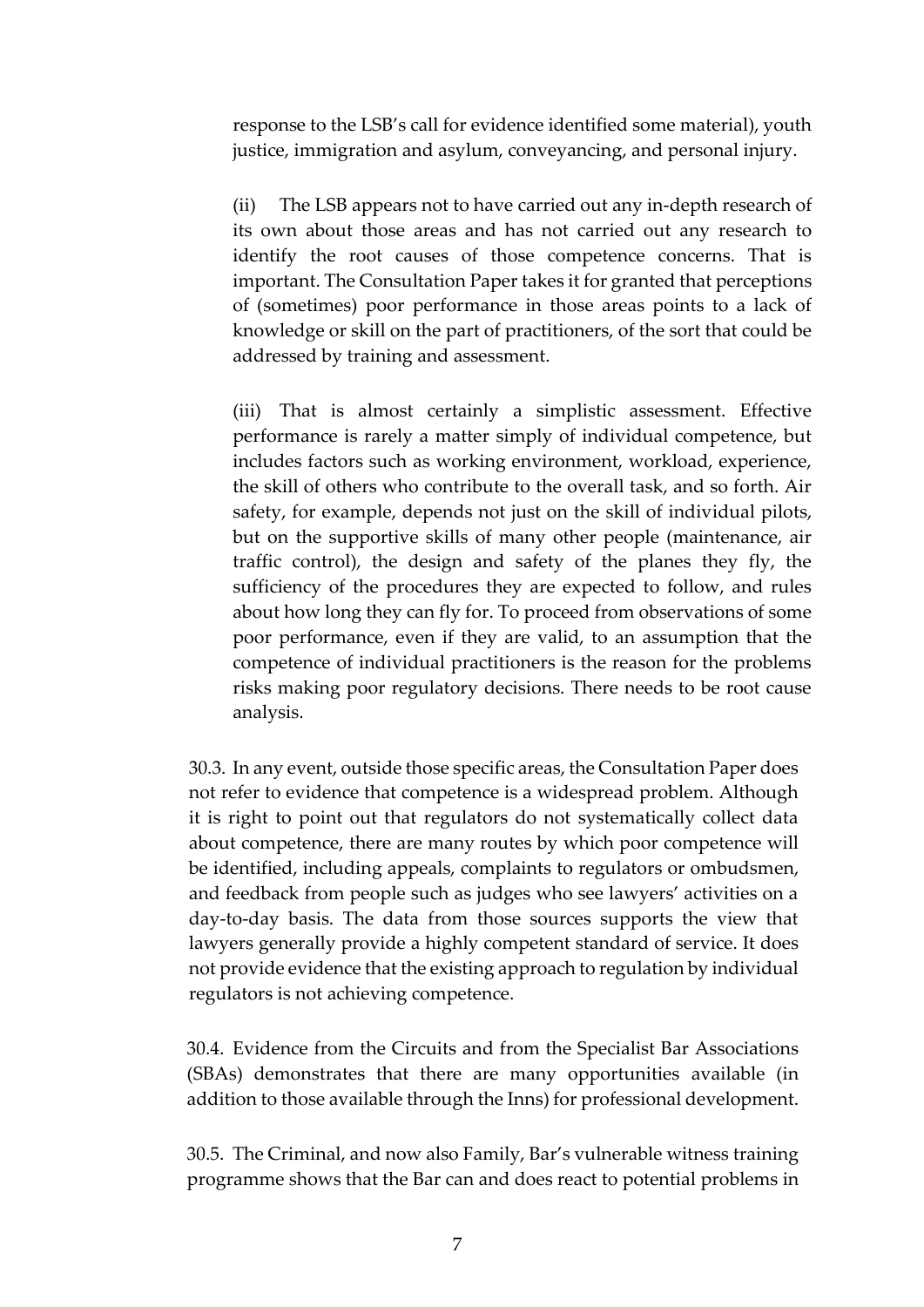particular areas in an appropriate and effective way.

30.6. We support the BSB's emphasis on self-reflection and we believe that the profession as a whole should also focus on developing ways to provide feedback so that it is easier to spot and address weaknesses that fall short of incompetence.

31. We urged, in our response to the call for evidence, the LSB to consider the detail of all the responses we collated.<sup>3</sup>

32. We have not dealt in detail with the role of the Inns. The role of the Inns is important and central, but the Inns will make their own response.

33. In our response to the call for evidence, we queried the reliance on the figures from a 2019 Ipsos Mori report on the reported levels of trust for various occupations. As we stated, we think that this evidence is highly unlikely to provide a sound basis for decision making, as "[w]hatever this survey shows (and it is probably no more than an accurate reflection of people's *prejudices* about various "types of people") it cannot seriously be considered to give any insight at all into the perceived competence of barristers, still less the actual competence of barristers." 4

34. Insofar as the "consumer-group" data gathered in the current exercise, we make the following observations:

34.1. The numbers participating in both the focus group work (23 in total) and the survey were very limited.

34.2. The research was not directed to and did not show any widespread consumer lack of confidence in the competence of the legal professions. Instead, the research was directed to public perceptions of whether (i) members of legal professions are subject to formal ongoing checks of competence (ii) and whether members of the public thought that they should be. The conclusions of the research were (i) that there was an expectation that members of legal professions were subject to formal ongoing checks of competence and (ii) that they should be.

34.3. However, the research does not give evidence of any need for regular

<sup>4</sup> [The Bar Council's Response to the LSB's Call for evidence on Ongoing Competence](https://www.barcouncil.org.uk/uploads/assets/cc4d10c9-34d4-4970-886780b85d900364/LSB-Ongoing-Competence-consultation-response.pdf) (June 2020), pp. 8-9.

<sup>&</sup>lt;sup>3</sup> [The Bar Council's Response to the LSB's Call for evidence on Ongoing Competence](https://www.barcouncil.org.uk/uploads/assets/cc4d10c9-34d4-4970-886780b85d900364/LSB-Ongoing-Competence-consultation-response.pdf) (June 2020), pp. 3-20, 24-110.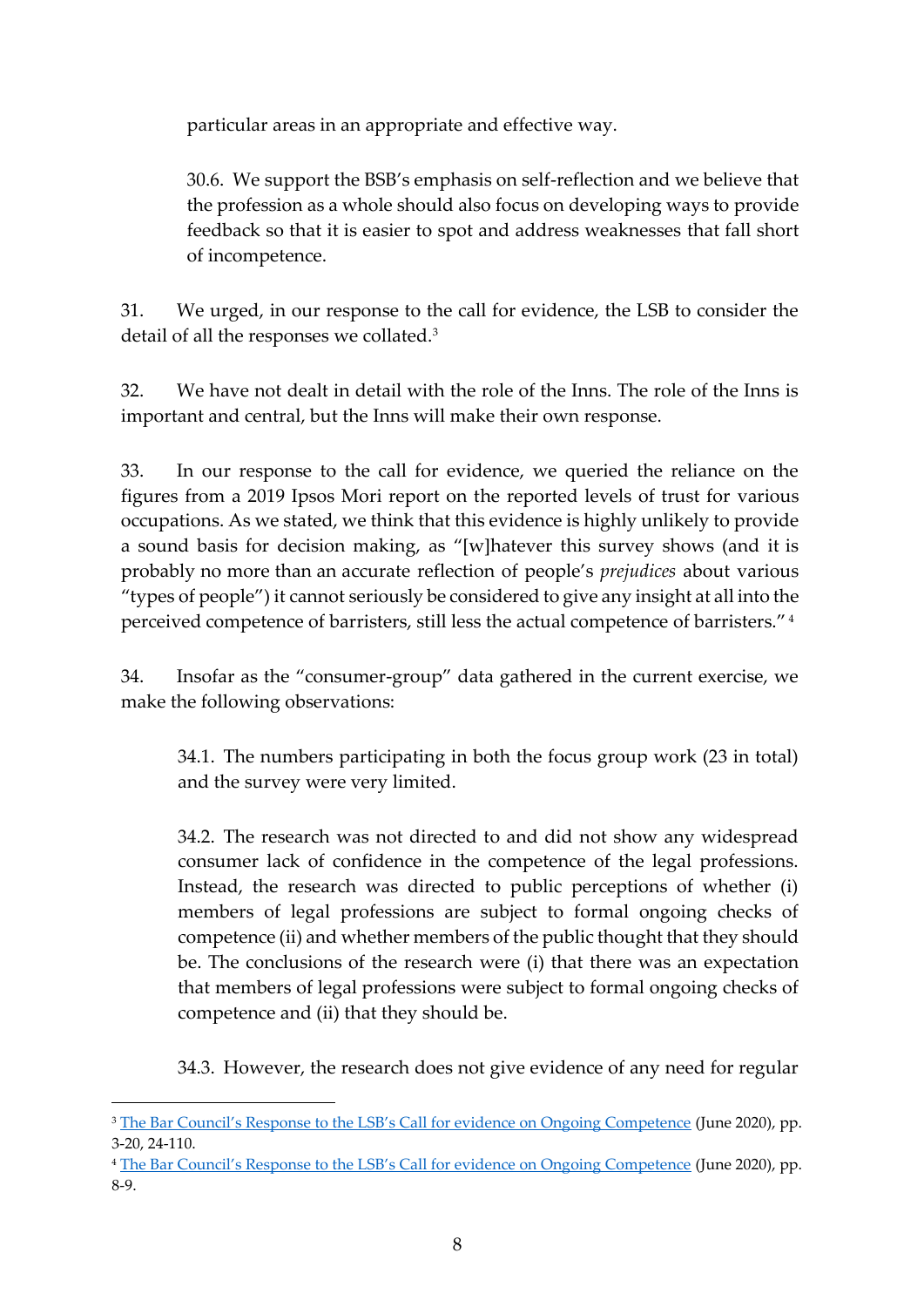formal checks. The research was not directed at the consumers of the Bar's services. As the LSB knows the Bar is almost entirely a referral profession. Its consumers are solicitors. The Bar owes duties to the Court as well as to professional and lay clients. If there is any validity in the argument of a need for assurance of competence and the need for regular formal checks it would be litigation Solicitors and Judiciary who ought to be principally consulted. Consultation with a generalised consumer focus group and a survey of the public are not largely relevant. Indeed, it is wholly unclear whether any of the 'consumer' participants in either focus group or survey had ever received the services of a Barrister commissioned on their behalf.

34.4. It is a real deficiency in the consumer research that the previous exposure and knowledge of the legal services sector of the participants was not a matter addressed, raising the question of how can it properly be relied upon as consumer research at all?

34.5. In relation to the stated expectation that members of legal professions should be subject to formal ongoing checks of competence, the Bar Council understands that the research was directed to the conclusion that the LSB sought to achieve. One can see this from the contents of the script for the quantitative survey questionnaire<sup>5</sup> and Video 4 given to the focus group.<sup>6</sup> In the case of the survey the practice of revalidation in other sectors is almost the first thing that the participant is told. It is self-serving and can be no surprise that, if members of the public are told by way of introduction to a survey or deliberation, that doctors, airline pilots and other professionals have regular formal checks to make sure they remain competent, that when subsequently responding as to whether lawyers ought also to have such regular checks, they will be in the affirmative.

34.6. We also reiterate that any data on the level of client satisfaction with the services performed by barristers – if it does exist – would need to be approached with caution. <sup>7</sup>

35. We again repeat our concern about the usefulness of drawing comparisons with other professions. As set out in the response to the call for evidence, "[t]he Bar is, we think, unique in combining two features which are vitally important when assessments are made of appropriate regulatory approaches: first, that it is essentially a referral profession, and second that its members have duties not only

<sup>5</sup> The Technical appendices to report on research into public attitudes (July 2021), p. 10.

<sup>6</sup> Ibid, p. 7.

<sup>7</sup> [The Bar Council's Response to the LSB's Call for evidence on Ongoing Competence](https://www.barcouncil.org.uk/uploads/assets/cc4d10c9-34d4-4970-886780b85d900364/LSB-Ongoing-Competence-consultation-response.pdf) (June 2020), pp. 9-10.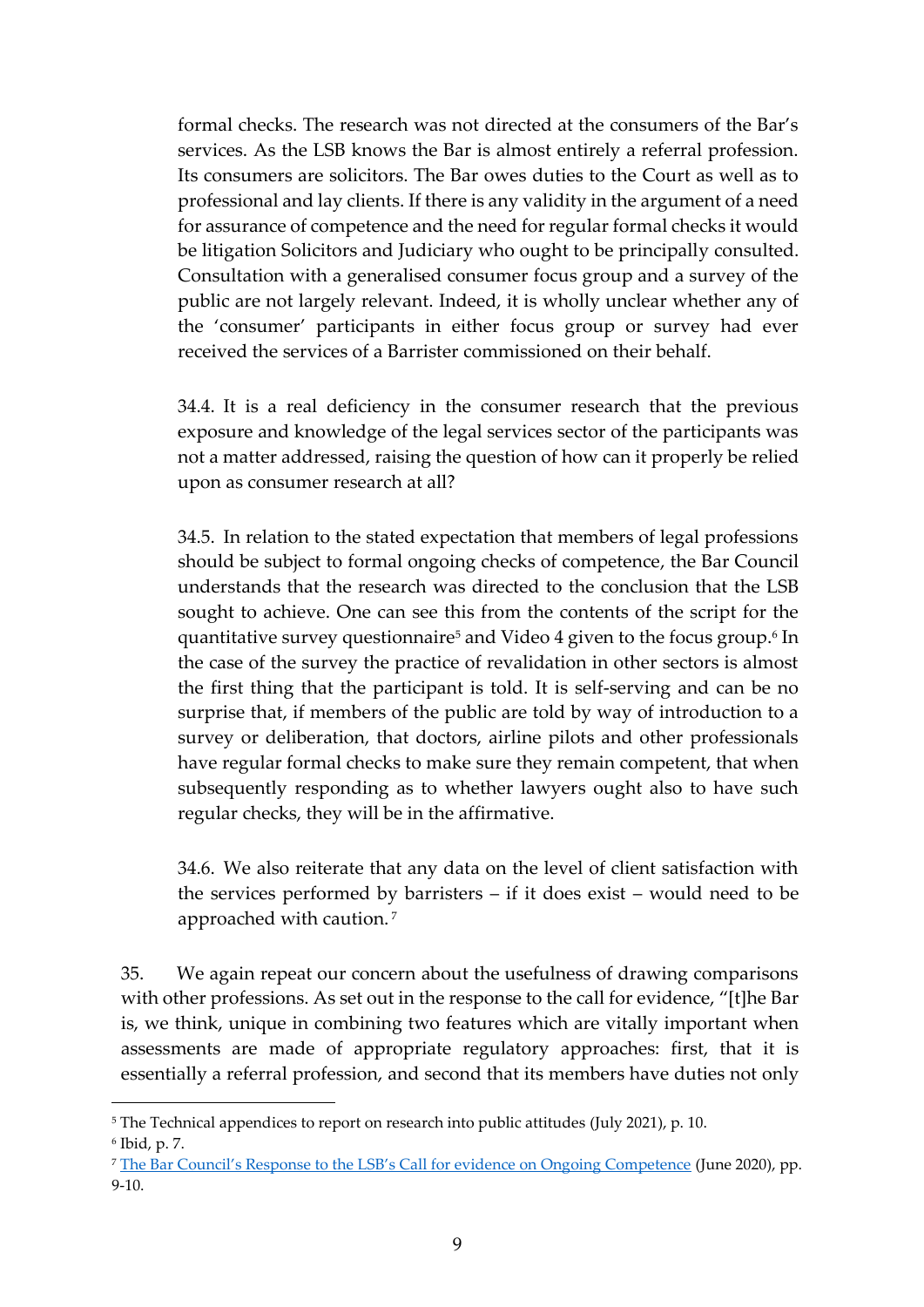to their client but also to the court." 8

# **THE LSB'S SPECIFIC QUESTIONS**

36. We turn finally to the LSB's specific questions.

## **Q1: Do you agree with the proposed outcomes.**

37. It depends on what is meant by the outcome that "Regulators must regularly assess and understand the levels of competence within the professions(s) they regulate".

38. If that is intended to mean that the regulators need to make their *own* assessment of levels of competence, we strongly disagree with it, because it is both unnecessary and impractical. If it means that regulators must ensure they are in a position to know whether general levels of competence are satisfactory, for instance by keeping a close eye on BMIF data as to the level of claims and seeing the extent to which complaints are made to them or to the Legal Ombudsman about poor professional standards and the like, then we agree with it.

39. Nor do we agree with the proposal that certain specific expectations should be "default" regulatory requirements where a burden should be imposed upon individual regulators to justify any decision not to adopt them. The burden should always be on regulators to explain why particular action is necessary.

40. We would agree with the second outcomes if it were expressed in this way:

Regulators must …

• Ensure that they are in a position to understand the levels of competence within the profession(s) they regulate and identify areas where competence may need to be improved.

We agree with the first, third and fourth bullet points.

**Q2: Do you agree with our proposed expectation that regulators will demonstrate that evidence-based decisions have been taken about which measures are** 

<sup>8</sup> [The Bar Council's Response to the LSB's Call for evidence on Ongoing Competence](https://www.barcouncil.org.uk/uploads/assets/cc4d10c9-34d4-4970-886780b85d900364/LSB-Ongoing-Competence-consultation-response.pdf) (June 2020), pp. 9-10.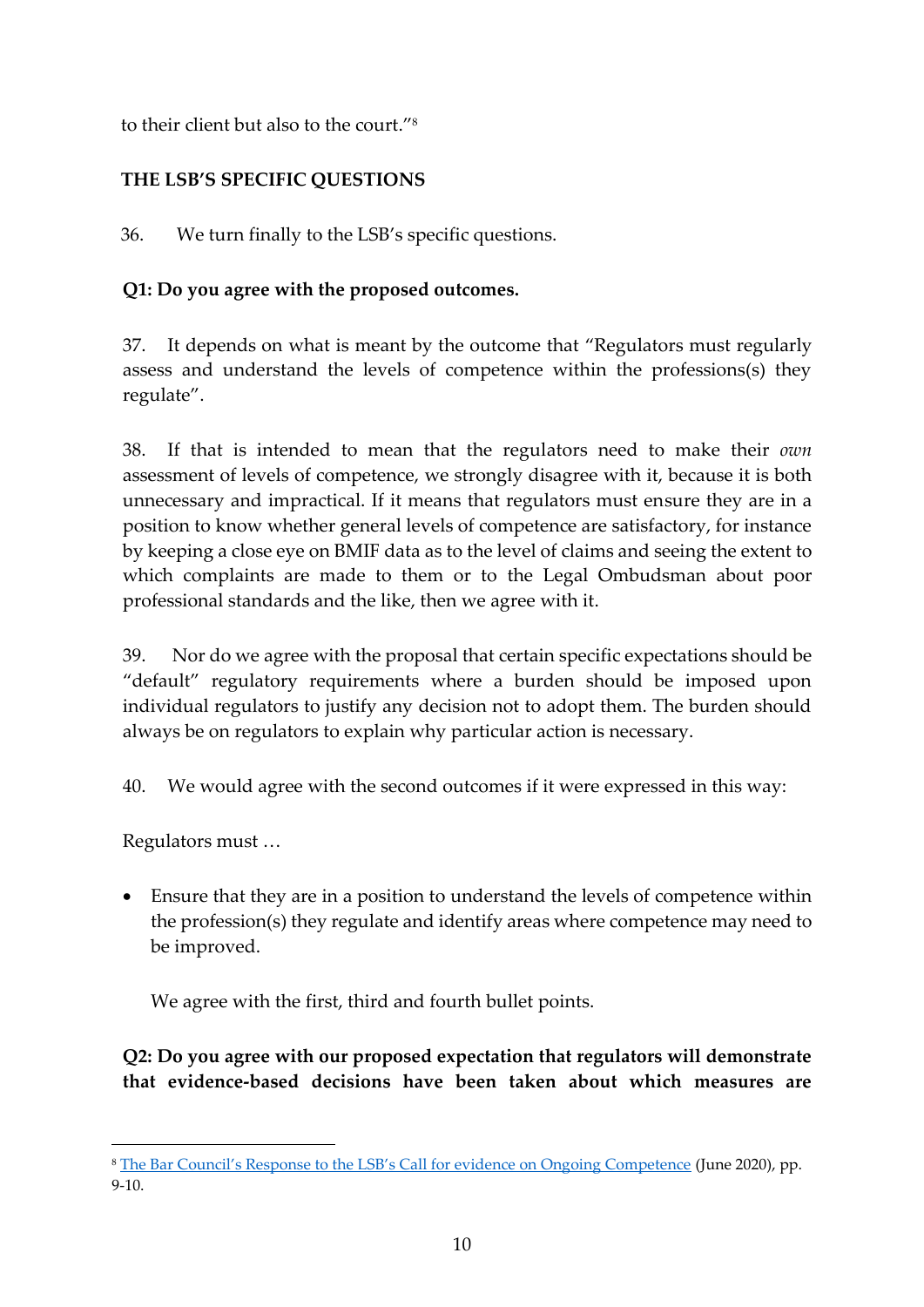#### **appropriate to implement for those they regulate?**

41. Yes. And that it follows that a policy should not be adopted which places a burden on regulators to explain why they have not implemented specific expectations where the LSB does not have evidence which justifies making those actions the default position.

#### **Q3: Do you agree with the LSB proposal that each regulator sets the standards of competence in their own competence framework (or equivalent document(s))?**

42. Yes.

## **Q4: If not, would you support the development of a set of shared competencies for all authorised persons?**

43. No. Given the answer above is "Yes", it follows that we would answer this question in the negative. We believe that the development of a single set of shared competencies would be both unrealistic and unwarranted. The legal sector contains many and divergent professions and it would be misleading and unproductive to lever them into a single set of shared competencies. For example, the role of the Bar has almost nothing in common with that of, for example, Notaries. However, the Bar Council would not be opposed to cooperation between first tier regulators towards the alignment of competency frameworks in areas where the roles and, therefore, regulatory framework overlap, provided this does not result in an overall lowering of standards. Indeed, we believe this would simply require an extension of the cooperation already found between regulators on issues of training and there is no need for the LSB to be involved.

**Q5: Do you agree with the areas we have identified that regulators should consider (core skills, knowledge, attributes and behaviours; ethics, conduct and professionalism; specialist skills, knowledge, attributes and behaviours; and recognition that competence varies according to different circumstances)?**

44. Yes, provided that description is not treated as dictating the form that a competency framework should take.

**Q6: Do you agree with the LSB proposal that regulators adopt approaches to routinely collect information to inform their assessment and understanding of levels of competence?**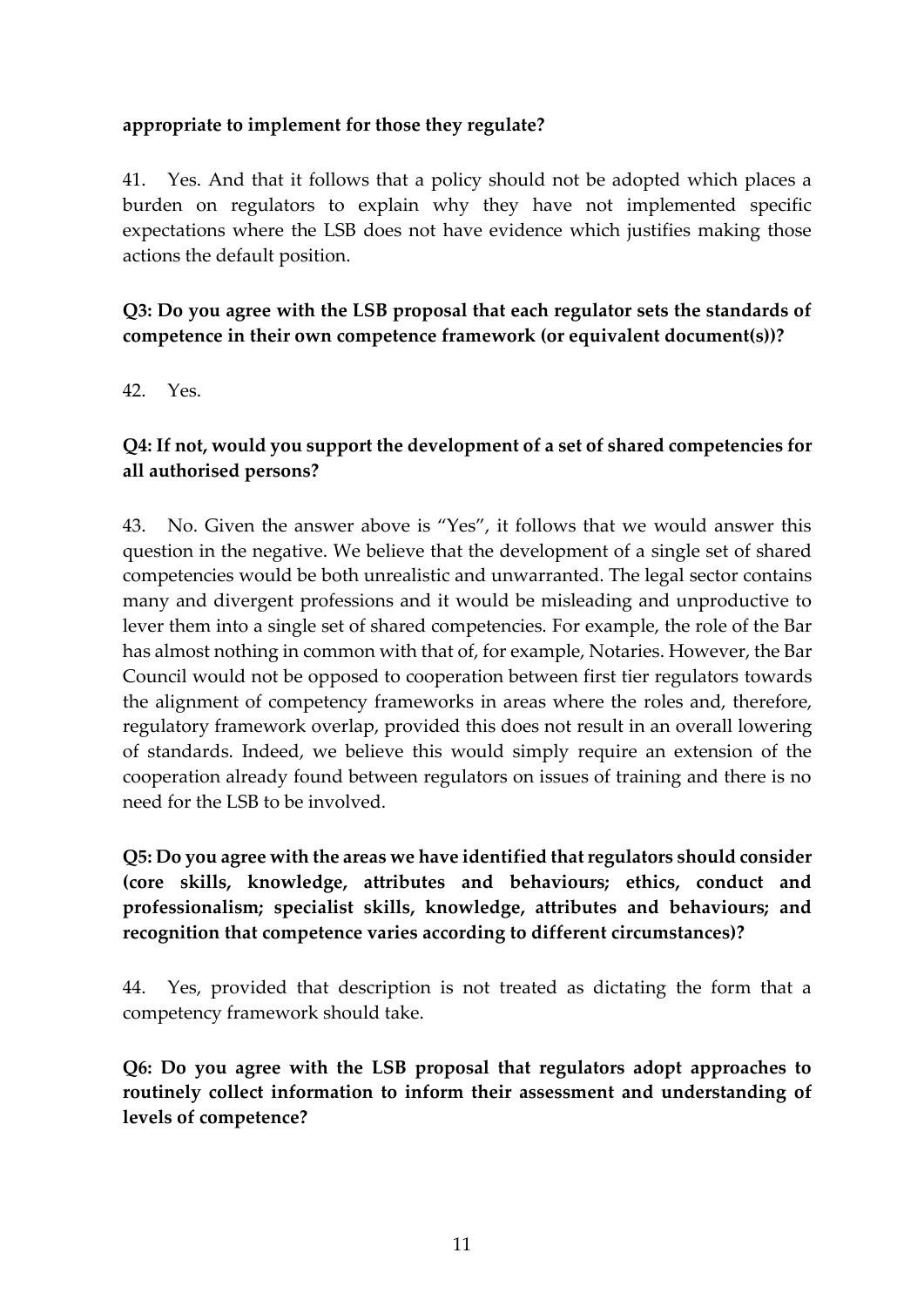45. In part. Yes, so far as the collection of information which informs **systemic** assessments of competence to understand risk and the overall picture in the profession as a whole. No, so far as the proposal suggests that regulators should routinely and proactively assess **individual** competence.

## **Q7: Do you agree with the types of information we have identified that regulators should consider (information from regulatory activities; supervisory activities; third party sources; feedback)?**

46. No. Some of the sources of information (such as information from regulatory activities) is justifiable. Some of them are acceptable in the context of carrying out systemic assessments of competence across the profession but would be unlikely to be workable or justifiable as a way of monitoring individual competence. Some of the proposals, for instance for spot-checks on knowledge or file reviews, are seriously flawed, reflect a misunderstanding of how the legal profession operates, and include proposals which would probably be unlawful if implemented. For example, a file review in a criminal case would be likely to lead to breaches of client confidentiality if it was a defence file and breaches of disclosure rules if it was a prosecution file. Furthermore, in a jurisdiction that involves digital working any case "file" would be spread across handwritten and electronic notes, the notes themselves often being placed into the digital case system itself, access to which would be restricted and subject to GDPR safeguards.

#### **Q8: Are there other types of information or approaches we should consider?**

47. No.

## **Q9: Do you agree with the LSB proposal that regulators should be alert to particular risks (to users in vulnerable circumstances; when the consequences of competence issues would be severe; when the likelihood of harm to consumers from competence issues is high)?**

48. Yes, and in such areas regulators should also take carefully informed decisions about the consequences of particular regulatory interventions for access to justice and take special care to understand the difficulties or perceived difficulties in the round. Further, regulators should also be particularly alive to safeguards that already exist in those areas.

**Q10: Do you agree with the LSB proposal that regulators should adopt interventions to ensure standards of competence are maintained in their profession(s)?**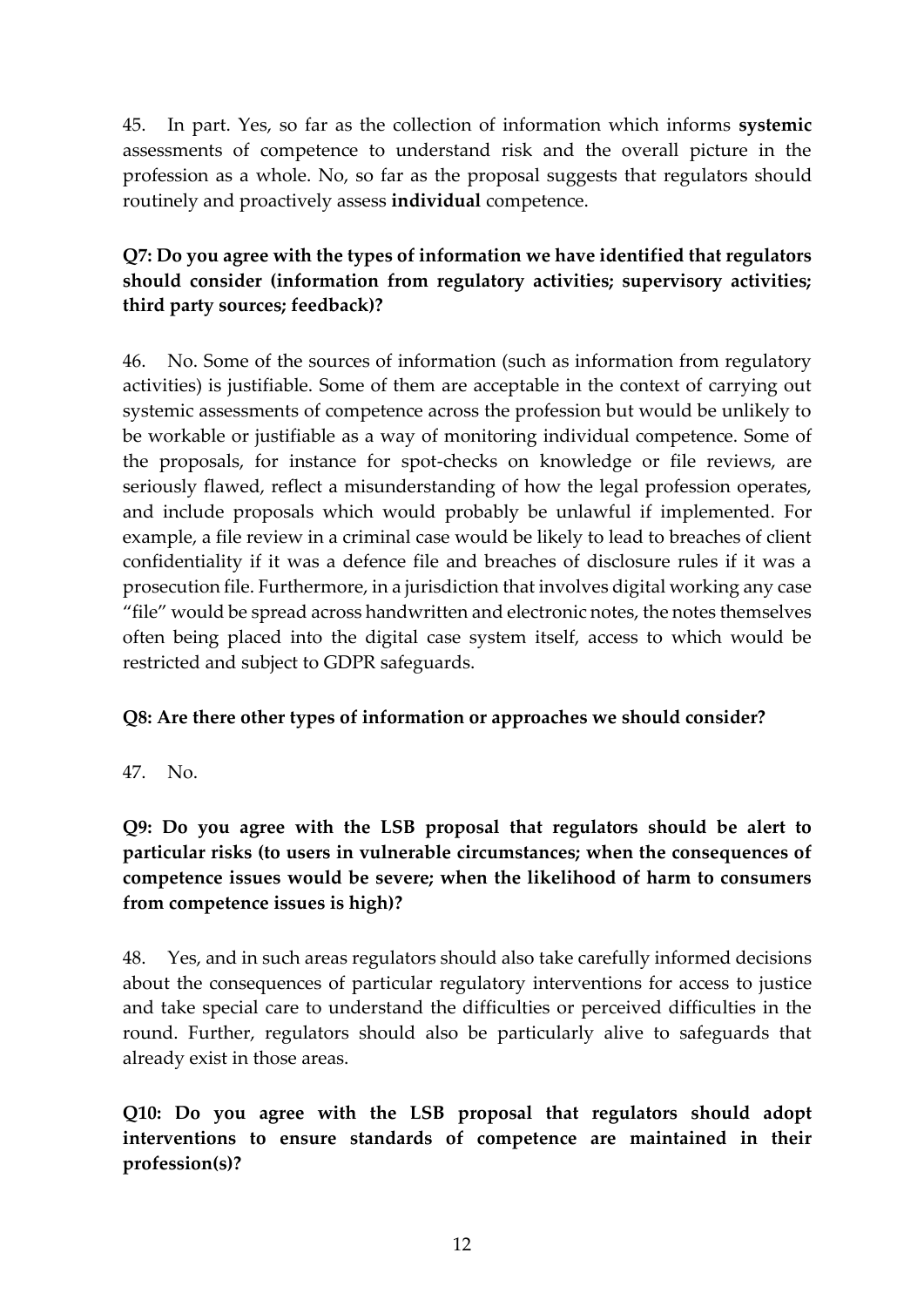49. Yes, provided those interventions are justified by the evidence and regulatory objectives and statutory requirements. In relation to the BSB and the Bar we do not believe that further interventions are presently justified by the evidence and regulatory objectives and statutory requirements.

## **Q11: Do you agree with the types of measures we have identified that regulators could consider (engagement with the profession; supporting reflective practices; mandatory training requirements; competence assessments; reaccreditation)?**

50. As options that regulators "could consider", yes. But there are likely to be serious difficulties with some of them in practice, and we disagree with the proposal in the policy statement that the burden should lie on the regulator to justify and explain why any of them is not being used since the LSB has not produced evidence to show that they are needed, practical, or likely to be useful in general. For example, the efforts to implement QASA demonstrate the impracticality of introducing certain interventions, and we would resist any shifting of the burden to regulators to now explain why analogous intervention is unworkable.

## **Q12: Are there other types of measure we should consider?**

51. Yes. Despite the legitimate criticisms of it, time-based CPD systems remain potentially valuable and should remain open for consideration.

## **Q13: Do you agree with the LSB proposal that regulators develop an approach for appropriate remedial action to address competence concerns.**

52. The proposal is so vague that it is difficult to agree or disagree. We support the thinking behind such measures, but we consider that there is a great deal of work to be done to establish how they would relate to disciplinary processes.

## **Q14: Do you agree that regulators should consider the seriousness of the competence issue and any aggravating or mitigating factors to determine if remedial action is appropriate?**

53. No. We consider that the language of this part of the Draft Policy Statement is unhelpful. There should be no reference to "aggravating" or "mitigating" factors in relation to powers which are not disciplinary. "Seriousness" is too open-textured a term. We consider that the policy should identify more specific factors to be considered.

#### **Q15: Are there other factors that regulators should consider when deciding**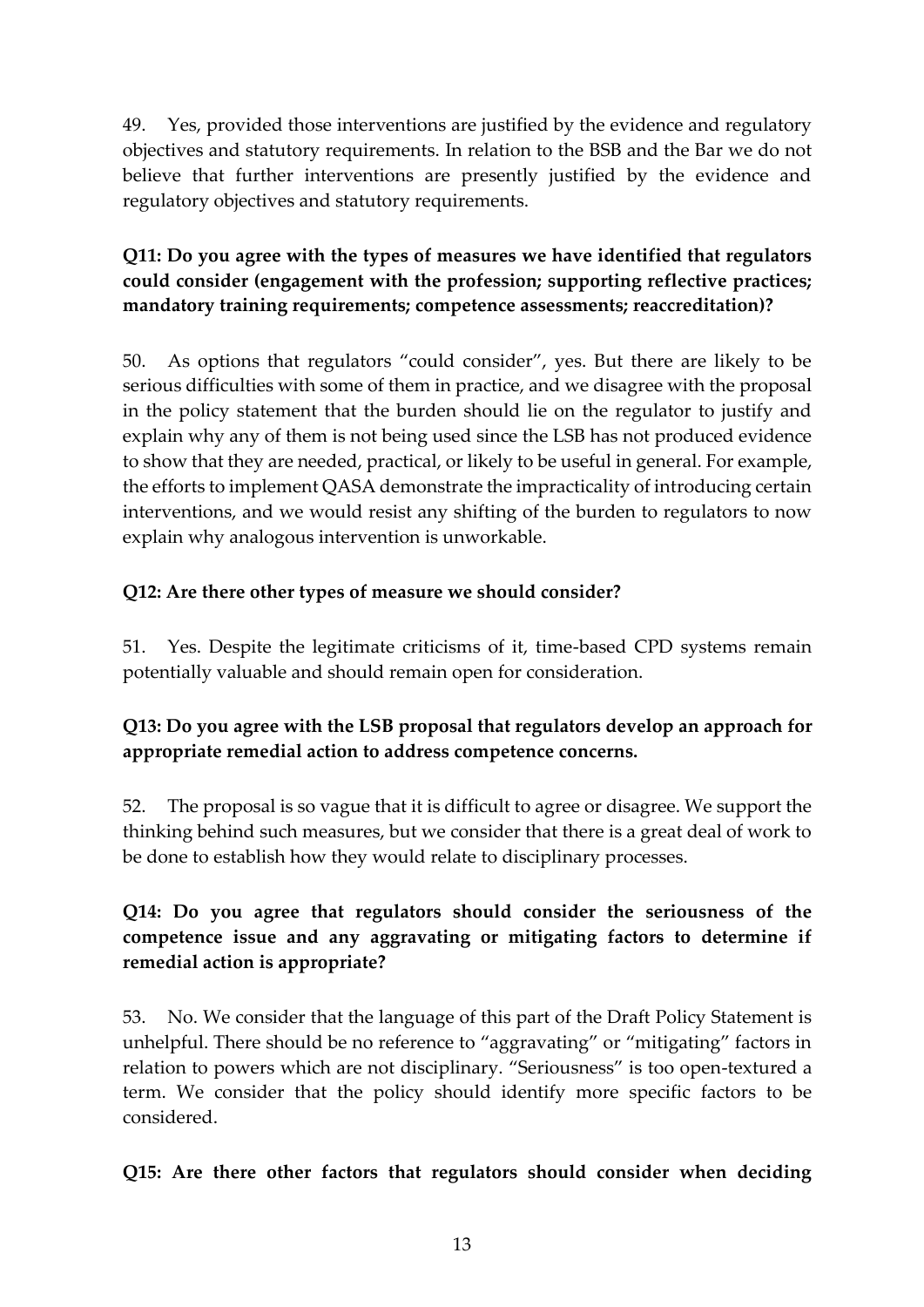#### **whether remedial action is appropriate?**

54. Yes. It seems to us that the regulators should consider the following matters:

54.1. How basic are the competence concerns? Do they relate to matters which are at the heart of the barrister's core or specialist competence? How far below competent standards of performance do they suggest the barrister fell?

54.2. Are the concerns based on a one-off error, or is there evidence of persistent or repeated concerns about competence?

54.3. How likely are the competence issues identified to result in harm?

54.4. How serious would the harm that the competence issues might cause be?

54.5. What were the root causes of the competence issues?

54.6. How far has the barrister showed insight into the competence issues?

54.7. What steps, if any, has the barrister taken already to address the competence concerns or to prevent them recurring?

54.8. How likely are remedial measures to be able to address those concerns effectively? What remedial measures are likely to be most effective?

## **Q16: Do you agree that regulators should identify ways to prevent competence issues from recurring following remedial action?**

55. Yes.

## **Q17: Do you agree with our proposed plan for implementation?**

56. No. The timescale proposed for implementation is unrealistically tight given the scale of the activities required and the extent and nature of the evidence that will need to be assembled. The timetable is plainly unworkable if regulators are expected not only to adopt but to bring into force any implementing measures within the period specified.

**Q18: Is there any reason why a regulator would not be able to meet the statement**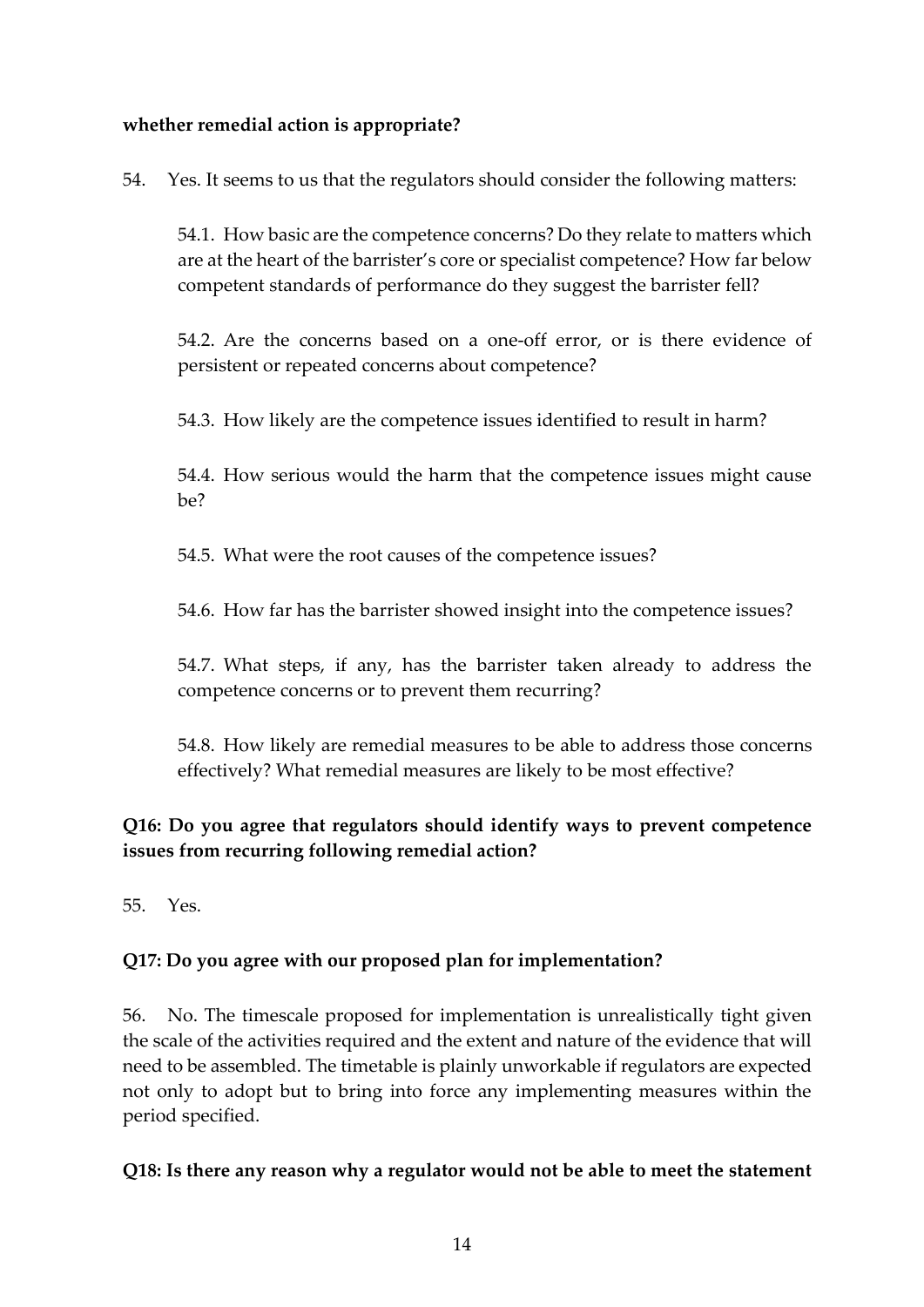#### **of policy expectations within 18 months? Please explain your reasons.**

57. Yes.

58. As we understand it, the proposal being made is that the individual regulators should have complied with the Draft Statement of Policy within 18 months.

59. Even if that means that within 18 months the regulators should have taken decisions **in principle** about how to implement the Draft Statement of Policy, it is likely to be a tight deadline. By way of example:

59.1. The BSB first announced an intention to introduce a professional statement for barristers (in effect, a framework for threshold competence) in November 2014. The statement itself was adopted in September 2016 (nearly 2 years).

59.2. The LSB first called for evidence in relation to this Consultation Paper in January 2020. The Draft Statement of Policy was not produced until December 2021, and consultation will not close until March 2022 (more than 2 years).

59.3. The development (and, ultimately, abandonment) of QASA took over 5 years.

60. The Draft Policy Statement rightly insists that regulation in this field must be evidence-based, and there are gaps in the evidence base, which the LSB's research has not filled. We therefore doubt that it is realistic to suppose that individual regulators can (a) assemble evidence, (b) consult stakeholders, and (c) adopt detailed regulations within an 18-month period, across a wide range of different areas.

61. Nor do we think that this is necessary. The individual regulators already have established rules (in the Code of Conduct) and disciplinary procedures. They already have rules addressing competence on entry to the profession, during the early years of practice (including the New Practitioners' Programme requirements for CPD and advocacy training, and new regulations on ethical training), and for reflection and continuing professional development for established practitioners. Although a policy statement will require those rules to be reviewed—a process that will presumably be ongoing, as it should be—there is no reason to think that individual regulators need to complete that review, competently and on the basis of proper evidence and consultation, within 18 months. We would suggest that a more reasonable period would allow for (a) progressive implementation which (b) should be complete within 36 months.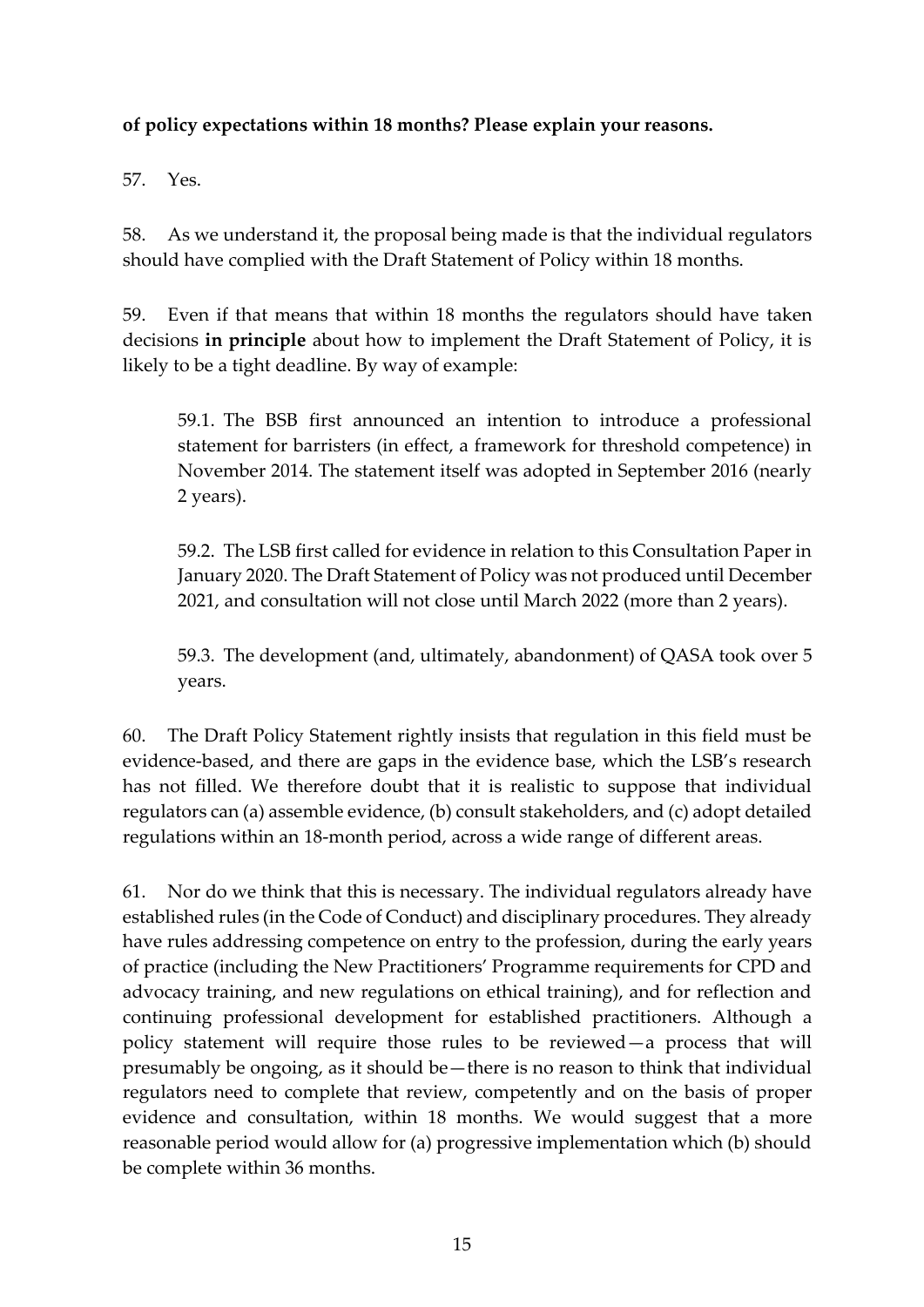62. If by "implementation" the LSB means that the regulatory rules in question should not only have been made but be in force and effective within 18 months, then that is impossible. To take three examples:

62.1. If there is to be reaccreditation, then practitioners will require at least 12 months' advance notice of the reaccreditation requirements which they will be required to meet at the next reaccreditation. So, for example, if practitioners know about the BSB's requirements for reaccreditation in April 2023, the earliest possible date on which those rules could be applied is March 2025.

62.2. If the BSB were to decide to impose mandatory training requirements there would need to be adequate time to develop appropriate courses and deliver them to those practising in the relevant field. The experience of the Inns of Court College of Advocacy is that for any substantial course, course development will take at least 12 months once the syllabus is settled. Delivery will, of course, depending on the numbers involved, take longer. In realistic terms, then, if the BSB were to decide in April 2023 that it required a mandatory course for asylum and immigration practitioners and even assuming then that it was able to specify the syllabus, the earliest date on which the course could begin to be delivered would be April 2024, and it would be unreasonable to require the course to have been completed by practitioners before May 2025 at the earliest. In practice, this makes aggressive assumptions, which are probably unrealistic.

62.3. If the BSB were to decide to require compulsory competence assessment in advocacy exercises (along the lines of the Faculty of Advocates), it would be necessary to develop multiple courses (to cover different areas of specialism: at the very least three courses would be required to cover criminal law, family law, and civil law), and then recruit and train trainers to deliver them. In practical terms, if the BSB were to decide to impose such a requirement in April 2023, the earliest date upon which the assessment could begin to be delivered would be May 2024, so that the first cohort could not be expected to complete the course as part of their CPD requirement for accreditation before March 2025.

63. In our view, therefore, the Draft Policy Statement should make it clear that whatever date is provided as the date for "implementation" of the Policy is the date on which individual regulators will be expected to have complied with the Policy Statement in their own policies and rules. It should be clear that those policies and rules can be expected to include whatever period is necessary to implement whatever measures they adopt effectively.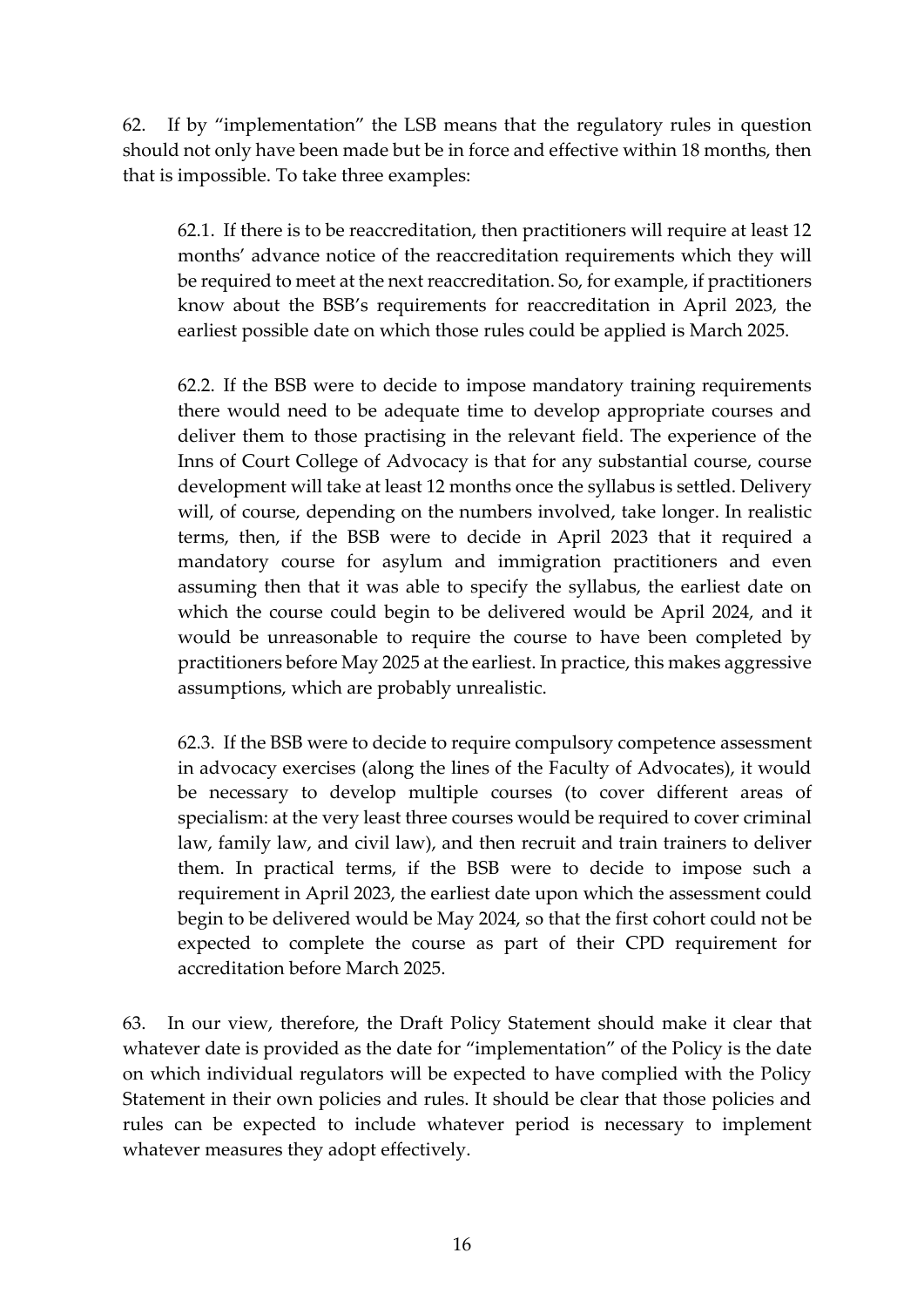## **Q19: Do you have any comments regarding equality impact and issues which, in your view, may arise from our proposed statement of policy? Are there any wider equality issues and interventions that you want to make us aware of?**

64. The equality impact of the measures adopted by any individual regulator can only be assessed when concrete proposals are available. It is clear that some measures might have equality impacts, which would need to be properly assessed. The LSB's policy must permit such assessment to be rigorously conducted. We suggest that it is already apparent that reasoning like '… consumers indicated [a] willingness to pay more …' is less likely to apply to those undertaking lower paid, publicly funded work, with consequent issues for equality (the same point can of course be made about the increase of burdens more generally).

#### **Q20: Do you have any comments on the potential impact of the draft statement of policy, including the likely costs and anticipated benefits?**

65. The costs and benefits of the Draft Policy Statement cannot be assessed because (a) the evidence base is inadequate and (b) the costs have not been established, and (c) cost and benefit would depend on how the Draft Policy Statement is implemented by individual regulators. We suggest that there has been a tendency to adopt an optimistic view of anticipated benefits, in the absence of any concrete consideration of costs likely to be borne by practitioners.

#### **Q21: Do you have any further comments?**

66. In general, we are concerned that the Draft Statement of Policy appears to set out a blueprint for regulatory action by way of specific expectations which are not well supported by the evidence available. We consider that flexibility is essential.

67. As stated in the response to the call for evidence, we think that competence (and much more) is achieved by a mixture of market forces, professional culture, and appropriate regulation. There is therefore no need for barristers to continue to demonstrate competence to the regulator, nor a need for the regulator to test competence. That is because a combination of the high standards required on entry to the profession, combined thereafter with such factors as market forces and peer pressure are in practice effective to maintain competence.

68. Barristers are also subject to rigorous application processes to undertake certain (often more sensitive) types of work. Public bodies such as the CPS are responsible for maintaining lists of 'panel' advocates and retaining public confidence, with those advocates therefore subject to additional oversight.